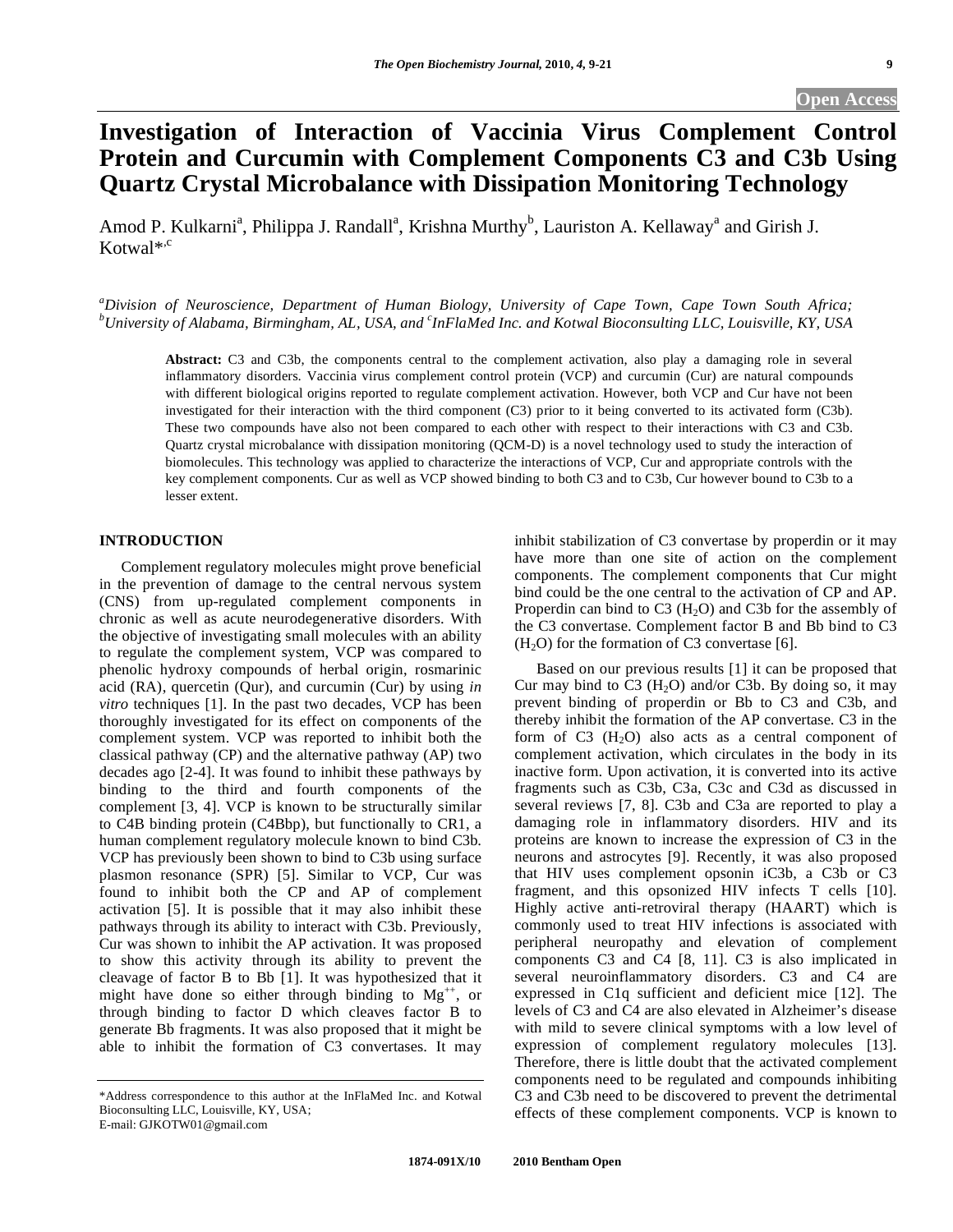inhibit both C3b and C4b. However, VCP's ability to bind to C3 has not been reported. Similarly, Cur's ability to bind C3 and C3b has also not been reported. It was therefore considered important to investigate and compare the effect of these components central to the activation of complement by use of specialized techniques.

 There are many techniques available for protein adsorption or interaction as cited by Ramsden [14] and Höök [15]. In order to carry out the protein binding study, it was decided to use QCM-D based Q-sense (D-300), a Swedish based technology thoroughly studied and developed for the protein adsorption studies at Chalmers University of Technology, Goetborg, Sweden. The information provided and cited in Hööks thesis and investigations by some other authors are briefly discussed here [15].

# **COMPARISON OF Q-SENSE WITH OTHER TECHNIQUES**

 In order to study protein-protein (P-P) or protein-surface (P-S) interaction / adsorption, many techniques based on various working principles are available. The most extensively used techniques being Optical Wave guided Laser Spectroscopy (OWLS), Ellipsometry (ELM), Surface Plasmon Resonance (SPR), Enzyme Linked Immunosorbent Assay (ELISA), Circular Dichroism (CD), Fourier Transform-Attenuated Total Reflection-Infrared Spectroscopy (FT-ATR-IR), and Quartz Crystal Microbalance (QCM). The first three techniques are based on the principle of optometry; ELISA is a labeling technique; CD is based on the spectroscopic measurement of the differential adsorption of the polarized light; FT-ATR-IR is based on infrared spectroscopy, and QCMD is based on electrical measurements. In Q-sense D-300, which is based on the QCM-D principle, the change in frequency (dF) of a quartz based sensor crystal (i.e.,coated either with a very thin layer of gold or other metals; the gold coated quartz crystals were used for the current investigation) resonating at its resonant frequency (*f*) upon adsorption of an adsorbing moiety (AM) is correlated with the change in mass of AM. The energy dissipated during this adsorption is also recorded and measured in terms of dissipation factor (D). The changes in dissipation (dD) and dF are specific for a particular system comprising an AM. The ratio dD/dF gives information regarding the viscoelastic property and adsorption kinetics of a system [15].

 The comparison of QCM-D and the most extensively used techniques for the P-P and P-S interactions such as SPR, ELM, and OLWS [16] as well as a summary of other available techniques for these studies is thoroughly reviewed by F Hook of the Götenberg University [15]. The information regarding other techniques used for P-P and P-S studies is also readily available in the literature. Each technique has certain advantages and disadvantages and selection of a technique depends upon the information required. Recently QCM-D (Q-sense D300) and SPR (BIACORE) were explored to study the interactions between a peptide antigen (IA-2) and a polyclonal antibody raised against this peptide [17]. The combined data from both these techniques was shown to be effective in reducing the nonspecific binding of the antibodies in sera and detect the antigen at about 0.2 nM. Both these non-labeling techniques

were found to be comparable to other labeling techniques and offered an advantage of real time monitoring [17]. SPR and QCM-D were also compared in the study of whole blood and plasma coagulation [18]. Both the techniques concluded that blood coagulation is a bulk process and not a surface phenomenon. These techniques were also found to sense the changes in the coagulation process after the addition of activators and inhibitors of blood coagulation. QCM-D has also been compared with the OWLS and ELM for a P-S interaction study [16]. All these techniques were found to be suitable for the kinetics of protein adsorption. The OWLS and ELM directly gave the information regarding mass (dry) of the adsorbed protein, whereas QCM-D gave information regarding the mass of the protein as well as water hydrodynamically coupled to the protein adlayer or bound to the protein. QCM-D also gave additional information regarding the viscoelastic property through the energy of dissipation (D) of the adsorbed layer of protein. This information can be used to obtain detailed information regarding the conformational changes associated with the protein adsorption. QCM-D is based on the principle of QCM with an advantage over QCM and the optical techniques as it gives additional information regarding the rigidity of the binding and possible conformational changes associated with the binding. When QCM was compared with a licensed HIV-ELISA, a labeling technique, its sensitivity was found be comparable to that of ELISA system [19]. The real time monitoring and short duration for detection (10 min *vs* minimum of 2 h for ELISA) are the advantages of QCM over ELISA. QCM-D was combined with ELISA to study interaction of fibrinogen with an antifibrinogen monoclonal antibody [20]. The absorbance ratios for pH dependent denaturation of fibrinogen obtained using ELISA were comparable to the pH dependent changes in mass of the adsorbed protein or changes in thickness of fibrinogen layer under various pH conditions measured by QCM-D. This combination was also found to reveal information regarding the changes in conformation of fibrinogen adlayers upon interaction with the anti-fibrinogen monoclonal antibody.

 From this discussion, it can be concluded that QCM-D is comparable to the other extensively used techniques to study the P-P and/or P-S interactions. It however offers advantages of real-time monitoring, rapidity, sensitivity, simultaneous detection of viscoelastic properties and mass of the protein layer, and gives additional information regarding the structural and/or conformational changes associated with the protein adsorption.

 Under *in-vivo* conditions, the biological systems such as protein molecules or small sized molecules would interact with each other in their hydrated state. Therefore for appropriate simulation of the *in-vivo* interactions of the biomolecules such as VCP, tVCP, and Cur with that of the complement system, the information regarding the *in-vitro* interaction studies of these compounds with the complement components under hydrated conditions would give additional information. For the aforementioned reasons, and the advantages of QCM-D over the other techniques mentioned previously, QCM-D was thought to be the most appropriate method for the current investigation which involves comparison of the P-P, P-S interactions as well as interactions of proteins and small sized molecules.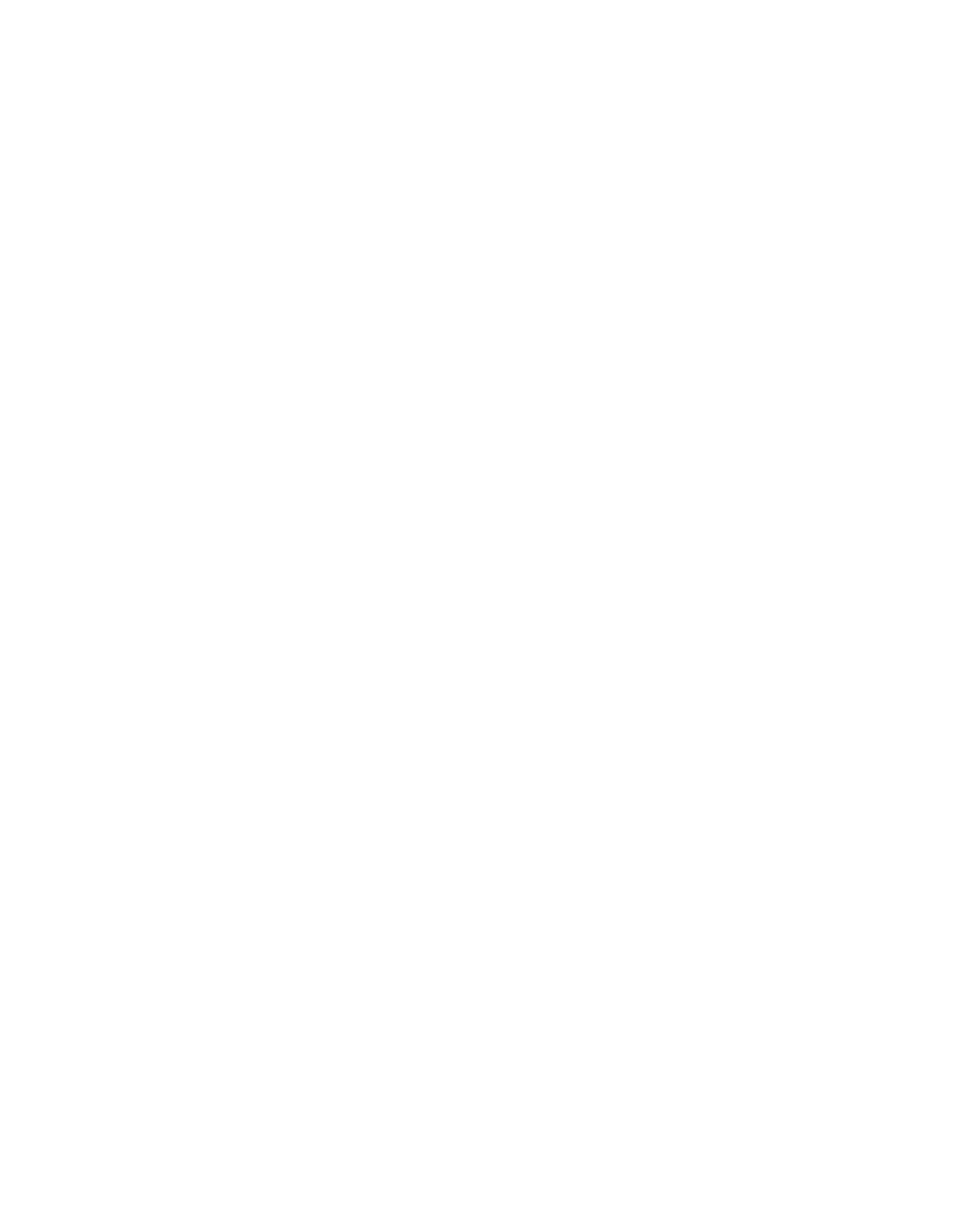

**Fig. (2).** The Q-sense chamber where the sensor crystal is mounted (shown by an arrow).



**Fig. (3).** The gold or PS sensor crystal used in the Q-sense study (A = Smooth surface exposed to chamber when mounted at the position shown by an arrow in Fig.  $(2)$ ; B = The surface connected to the electronic unit (**A**) in Fig. (**1**).

 The smooth surface of the crystal is used for the measurements, and the opposite side of the crystal is connected to A/C supply of the electrical unit and operated in a shear thickness mode. The measurement chamber also consists of a sample holder, the position of which can be adjusted to optimize the flow rate. The solution of the AM is kept in this sample holder and it can either be added to the "temperature loop" or to the "sensor crystal" using a controller knob on the measurement chamber. About 2 ml of solution is passed onto the sensor crystal for an accurate measurement.

 The chamber is connected to a PC and the change in *f*  and D is monitored online at different overtones using q-soft software. The q-tools software provided with the equipment is used for the analysis of the data captured using q-soft. Using q-tools, it is first confirmed whether the adsorption of AM follows the Sauerbrey law using fit analysis. If the adsorption doesn't follow the Sauerbrey equation, a method called Z-match and/or viscoelastic modeling is recommended. As discussed earlier, the change in frequency upon adsorption is correlated with the mass adsorbed on the sensor crystal to study the adsorption of AMs used in the study.

## **Dissipation Factor in QCM [15]**

 In advanced QCM, the important factor that needs to be taken into consideration is the "Q factor". This Q factor is determined experimentally as the ratio of the resonance frequency (*fr*) to the bandwidth (denoted by "w" being the difference between the maximum and minimum cut-off frequencies). This ratio when inverted  $(w/f)$  gives information regarding the energy lost during one complete oscillation and is defined as the dissipation (D) factor. The D factor is calculated by measuring the decay of the oscillation amplitude of the electrode after the AC voltage is disconnected. The faster the decay, the higher is the dissipation.

 The D factor gives information regarding the energy dissipated during one oscillation after adsorption of the AM on the crystal. This factor is very important when considering dissipative losses introduced by the mass load in an oscillating system. When the change in D factor is divided by the change in frequency (dD/dF), it gives information regarding rigidity of binding. The low values of this ratio indicate stronger binding. The D-shifts or change in D values are attributed to dissipation at three interfaces [25- 27].

## **Materials**

 2 mg/ml of Cur solution was prepared freshly prior to adsorption during each experiment as described elsewhere [1]. To prepare VCP solution, approximately 50 μl of 1.2 mg/ml of endotoxin-free extra pure rVCP was diluted to 2 ml using ice cold PBS solution at the time of experiment. The tVCP used in the study was purified by desalting and by washing with PBS and concentrated by passing the solution several times through a 5 kDa cut-off filter. The final concentration of tVCP was 1.8767 times higher than that of VCP supplied and its molecular weight (18.8 kDa) is 1.5319 times less than that of rVCP (28.8 kDa). In order to prepare tVCP of the same concentration, 40.82 μl to 76.06 μl of tVCP was dissolved in 2 ml of PBS solution prior to experimentation. C3 and C3b solution of the same molar strength were used. To prepare C3 and C3b solution, 15 μl of 2 mg / ml C3 was diluted in 2 ml and 20 μl of approximately 1.6 mg/ ml of C3b was diluted in 2 ml in PBS prior to the experiment. BSA used in the experiment was prepared by diluting 42.2 μl of 2 mg/ml of BSA in 2 ml of PBS. PBS (Gibco, Invitrogen or prepared in the laboratory; 0.154 M; pH 7.2). The solutions were passed through a 0.22 μM filter and degassed prior to use. Two sensor crystals [gold (g) and polystyrene (PS)] were used in the experiments. Hydrogen peroxide (30% approx), Liquid ammonia, concentrated HCl used for washing the sensor crystals were either of analytical or molecular grade. The water used in the experiment and/or to wash the sensor crystal surface was of deionized double distilled Millipore grade (dd  $H_2O$ ), and it was degassed prior to use.

#### **Methods**

#### *Preparation of the Surface and the Chamber Prior to Use*

 Just before starting the experiment, and after completion of the experiment, the sensor crystal was washed in appropriate cleansing solution as mentioned in the instruction manual. For washing PS crystal, piranha solution (HCl:  $H_2O_2$ :  $H_2O$ ) was used. A cocktail of ammonia: water: hydrogen peroxide was used for washing the gold crystal. The chamber was washed with 1% Hellmanex-II solution.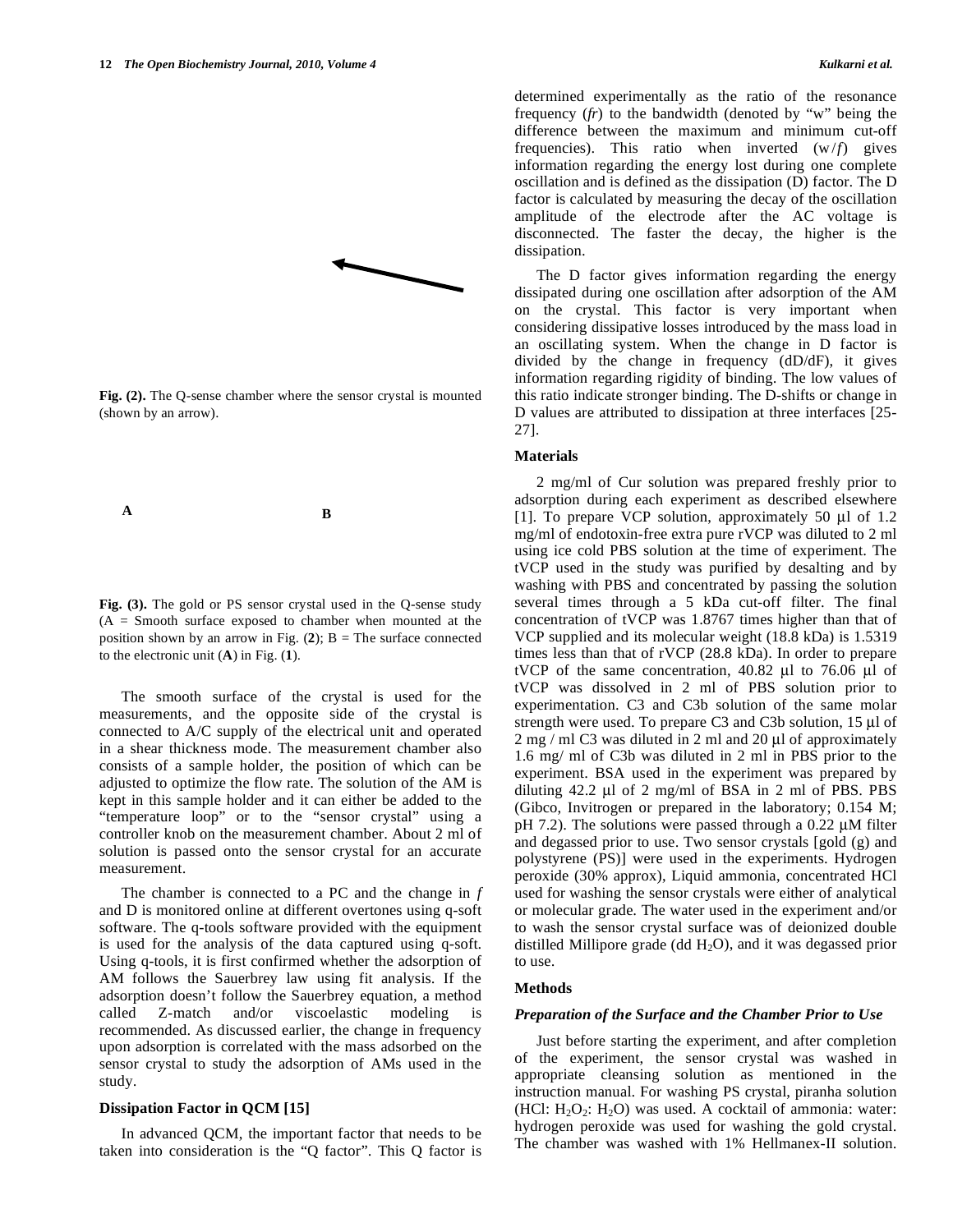After each washing step, the sensor crystals as well as the chamber were dried using nitrogen gas. The sensor crystal was exposed to UV light for 5-10 minutes to destroy impurities on the sensor surface. It was ensured that resonant frequencies of the crystals matched the values as per the instruction manual. For all the experiments, only the crystals showing comparable and similar pattern of F and D values were used. The final volume of each AM used was 2 ml. PBS was used to obtain a baseline before starting each experiment as well as prior to each adsorption.

# **Experiments**

 Prior to the adsorption of AM, a baseline for *f* of the crystal was obtained by adding PBS ( $pH = 7.2$ ; 154 mM) to the surface. PBS was added until there was no further drop in the frequency. The surfaces, AMs used, and the sequence of AMs are as described in the Table **1**. As shown in the table, VCP and tVCP were adsorbed on either PS or gold surface and their interaction with C3 and C3b was measured. In the case of Cur, first C3 and C3b were deposited on the surface of the sensor crystal and Cur was adsorbed. After adsorption of the first compound on the sensor crystal for a particular period of time (approximately 30-50 min), 2 ml of the second AM was added to the sensor surface to adsorb on the first AM. The adsorption was continued for approximately the same period. The third step was either final washing and / or continuation of the experiment by adsorbing the third AM on the second AM. Generally the  $3<sup>rd</sup>$  AM was used after the adsorption of C3 or C3b onto tVCP or VCP, which in turn was bound to the gold or PS surface. In these cases, Cur

**Table 1. The Outline of Q-Sense Experiments** 

was adsorbed onto C3 or C3b. This was done to check whether Cur can bind to C3 or C3b adsorbed onto VCP or tVCP to investigate whether Cur and these drugs share common binding sites. The dF and dD values were measured online and plotted using Q-soft software. The dD / dF ratios were calculated to get information regarding rigidity of binding molecules. dD values (Y axis) at different time intervals were plotted against *df* values at the same interval to get information regarding the kinetics of binding. Avogadro's formula (shown in the sections d and e of the terminology section) was used to calculate the number of molecules of one compound. However, in the current experiment, as the water binding capacity of VCP, tVCP, and Cur was not known, the number of molecules bound to each other and with the surface is not true reflection, but an approximate value. As discussed later in the appropriate section, 30% mass accounts for the water bound to protein molecules, and therefore it was deducted from the final mass of AMs interacting with the surfaces or other AMs. As this was not the main objective, and also that viscoelastic modeling of more than 30 experiments was beyond the scope of the objectives in this study, the results for approximate number of binding molecules are not included.

## **Terminology Used in the Results and Discussion**

 As discussed in the above section, there were two to three AMs used for the study. AMI  $=$  AM bound to the surface of the sensor crystal (gold or PS). Therefore, AMI is indicated by putting the first letter of the surface  $(g = gold; ps =$ polystyrene) in lower case, next to AMI. The abbreviations used in the results and discussion are as mentioned below:

| $S_{r}$                     | <b>Surface</b>         | AM I                         | AM II                     | <b>AMIII</b> | No. of Experiments Performed (n) |
|-----------------------------|------------------------|------------------------------|---------------------------|--------------|----------------------------------|
| $\mathbf{1}$                | Gold                   | <b>VCP</b>                   | C <sub>3</sub>            | Cur          | $\sqrt{2}$                       |
| $\boldsymbol{2}$            | Gold                   | <b>VCP</b>                   | C3b                       | Cur          | $\mathfrak{2}$                   |
| $\ensuremath{\mathfrak{Z}}$ | $\mathbf{P}\mathbf{S}$ | $\ensuremath{\text{VCP}}$    | $\rm C3$                  | Cur          | $\overline{2}$                   |
| $\overline{4}$              | $\mathbf{P}\mathbf{S}$ | <b>VCP</b>                   | C3b                       | Cur          | $\mathbf{1}$                     |
| $5\,$                       | Gold                   | $\mathsf{tVCP}$              | C <sub>3</sub>            | Cur          | $\sqrt{2}$                       |
| 6                           | $\operatorname{Gold}$  | tVCP                         | C3b                       | Cur          | $\mathbf{1}$                     |
| $\overline{7}$              | $\mathbf{P}\mathbf{S}$ | $\ensuremath{\mathsf{tVCP}}$ | $\rm C3$                  | Cur          | $\overline{c}$                   |
| 8                           | PS                     | tVCP                         | C3b                       | Cur          | $\sqrt{2}$                       |
| 9                           | $\mathbf{P}\mathbf{S}$ | C <sub>3</sub>               | $\ensuremath{\text{VCP}}$ | ----         | $\mathbf{1}$                     |
| $10\,$                      | $\operatorname{Gold}$  | $\rm C3$                     | Cur                       | $---$        | $\sqrt{2}$                       |
| $11\,$                      | $\operatorname{Gold}$  | $\mbox{C3b}$                 | Cur                       | $---$        | $\sqrt{2}$                       |
| $12\,$                      | $\mathbf{P}\mathbf{S}$ | $\rm C3$                     | Cur                       | $---$        | $\sqrt{2}$                       |
| 13                          | $\mathbf{P}\mathbf{S}$ | C3b                          | Cur                       | $---$        | $\mathbf{1}$                     |
| 14                          | $\operatorname{Gold}$  | <b>BSA</b>                   | Cur                       | $\cdots$     | $\sqrt{2}$                       |
| 15                          | $\operatorname{Gold}$  | <b>BSA</b>                   | Cur                       | $---$        | $\overline{2}$                   |
| 16                          | $\mathbf{P}\mathbf{S}$ | <b>BSA</b>                   | Cur                       | $\cdots$     | $\mathfrak{2}$                   |
| 17                          | PS                     | <b>BSA</b>                   | Cur                       | $---$        | $\mathfrak{2}$                   |

The surface coating of the crystal, and the sequence of AMs (AMI, AMII, and AMIII) and the number of experiments performed per serial number (Sr).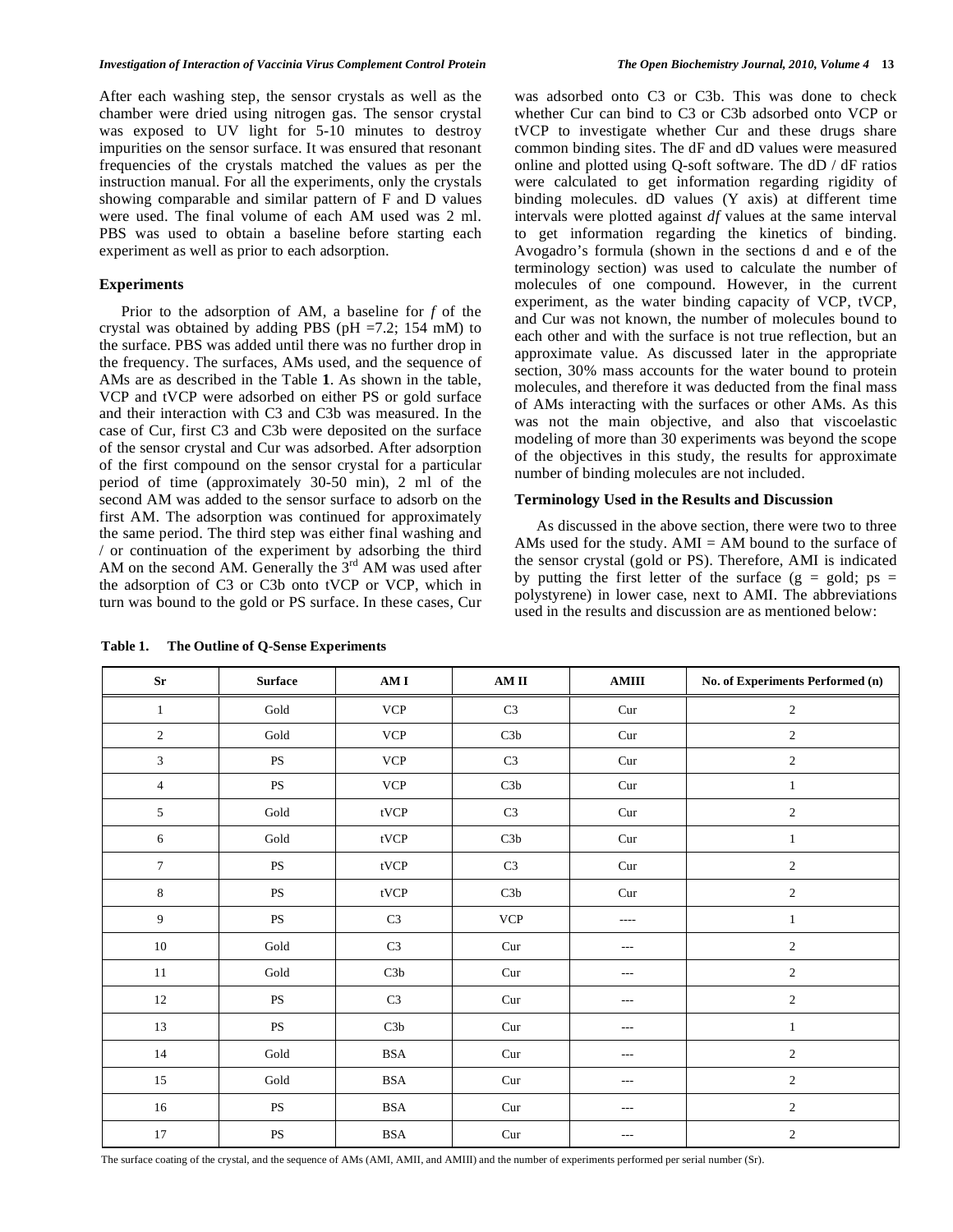- 1. Where AM is bound to the surface of the sensor crystal (AMI), where it is either gold or PS, the abbreviations are VCPg, VCPps, tVCPg, tVCPps, C3g, C3ps, C3bg, C3bps, BSAg, and BSAps.
- 2. Where AMII is bound to AMI bound to the surface of the sensor crystal (g or ps) as shown in the table 3.1, the abbreviations are C3-VCPg, C3-VCPps, Cur-C3g, Cur-C3bps, etc.
- 3. Where AMIII is bound to the AMII adsorbed onto AMI as described above and shown in the table 3.1, the abbreviations are Cur-C3VCPg, Cur-C3VCPps, Cur-C3tVCPg, etc.

 Most of the experiments were carried out for 30 min, therefore,  $dF_{30}$  and  $dD_{30}$  refers to  $dF$  and  $dD$  values after 30 min, respectively.  $dF_{30}$  and  $dD_{30}$  values for AMs were calculated as follows:

- 1.  $dF_{30} = dF$  at 30 min  $dF<sub>initial</sub>$  where  $dF<sub>initial</sub>$  refers to the baseline or initial f or D values prior to the adsorption of AMs.
- 2. In some of the experiments, the adsorption was continued for more than 30 min (and rarely less than 30 min). In those cases, in addition to  $dF_{30}$  or  $dD_{30}$ values,  $dF_{fin}$  or  $dD_{fin}$  values were also calculated. These values were recorded after washing the surface with PBS after the adsorption was over and were calculated as:  $dF_{fin}$  (or  $dD_{fin}$ ) = Final  $dF$  (or  $dD$ ) values after washing with  $PBS - dF<sub>initial</sub>$  (or dD<sub>initial</sub>).
- 3. Using these dD and dF values, dD/dF ratios were calculated to get the information regarding the rigidity (affinity) or viscoelasticity of binding.
- 4. No. of molecules of AM adsorbed onto the crystal surface or onto the other  $AM = 6.022 \times 10^{23} \text{ X}$  mass adsorbed  $(ng/cm^2)$  / molecular weight of the AM.
- 5. Molecular weights of C3, C3b, Cur, BSA, and tVCP in nanograms (ng) were 1900 X  $10^{11}$ , 1800 X  $10^{11}$ , 3.6839 X 10<sup>11</sup>, 680 X 10<sup>11</sup>, 188 X 10<sup>11</sup>, and 288 X  $10<sup>11</sup>$ , respectively. These values were taken either from Calbiochem catalogue (C3 and C3b), Sigma-Aldrich (Cur) or from the literature (VCP and tVCP).

#### *Guide to the Interpretation of the Figs. (4 to 7)*

 These figures comprise both the primary and secondary axes. The primary X and Y axes are shown by solid black lines, whereas the secondary  $X$  and  $Y$  axes are shown by ultrafine hatched black lines. The primary X axis represents AMs (Please refer to the terminology section above for the meaning of the abbreviations used for AMs). The primary Y axis shows dD/dF ratios for AMs shown on the primary X axis. Two different sets of dD/dF values for the AMs are shown by solid black bars and hatched bars. The solid black coloured bars indicate the average values after 30 min  $(dD_{30\text{avg}}/dF_{30\text{avg}})$  and the hatched bars indicate the average final values after washing the sensor surfaces once the experiments have been completed  $(dD_{\text{Finavg}}/dF_{\text{finavg}})$ . The secondary Y axis represents dF values for the AMs shown on the primary X axis. The gradient black bars plotted on the secondary X and Y axes represent  $dF_{30}$  values. The  $dF_{30}$ values are also displayed on the secondary axis for a quick reference. The gradient black dots connected by a hatched black line are used to show the dFfin values of AMs on the primary X axis. It should be noted that for some of the AMs,  $dF_{30}$  or dFfin values plotted on the secondary X axis of these graphs were high and the bars for these values were overlapping with the dD/dF bars plotted on the primary axis, when 'zero' was used as the point of origin. In order to avoid this overlapping, the point of origin of the graphs is a negative value although such negative values do not have any physical reality VCPhc refers to VCP used at a higher concentration.

# *Guide to the Interpretation of the Figs. (8 to 10)*

 In order to discuss the results of the kinetics of binding of AMs, dD values (Y-axis) at five different time points were plotted against dF values (X-axis) at the same time points. dD *vs* dF graphs are plotted to avoid time dependency and to understand the shapes of the graph in order to study the phases and kinetics of adsorption. Therefore the zero values used in the current graphs indicate neither time points nor do these values indicate data points. The zero values are however used to get information regarding the slope of the graph during the first phase of adsorption (zero to 1 min). The adsorption during this period in some of the cases is rapid whereas it is relatively slower in some other cases. In order to get a comparative account of kinetics of adsorption of different AMs during this first phase of adsorption, it was considered necessary to use 'zero' as the point of origin for these graphs.

## **RESULTS**

#### **Binding of AMs to C3 on PS**

#### *Results (Fig. 4)*

 When VCP (AMII) was adsorbed on C3 bound to PS (AMI), it did not get adsorbed on C3 (VCP-C3ps in Fig. **4**). Similar results were obtained when the attempts were made to adsorb on C3 and C3b bound to the gold and PEG-COOH crystal surface (unpublished data). Therefore, in the current investigation, VCP and tVCP were first adsorbed on the gold or PS surface, and C3 and C3b were then adsorbed on them.

 As shown in Fig. (**4**), dD/dF ratio for the binding of VCPhc adsorbed on PS to C3 (C3-VCPhcps) is very low (0.0005 after 30 min and 0.0002 after the final binding and washing with PBS) suggesting a very strong binding of VCP to C3. As shown in Fig. (**4**), the order for dD/dF ratios for the different AMs is: C3  $vs$  VCPhcps <<< C3  $vs$  VCPps = C3 *vs* tVCPps = C3 *vs* tVCPhcps < VCP *vs* C3ps. The dD/dF ratio for Cur *vs* C3ps was lower than that for Cur *vs* BSAps, and higher than that for VCP *vs* C3ps. The ratio was the lowest for C3 *vs* VCPhcps and it was the highest for Cur *vs* BSAps.  $dF_{30}$  and  $dF_{fin}$  were of the following order: C3  $vs$ VCPps > C3 *vs* tVCPhcps > C3 *vs* tVCPps > C3 *vs* VCPhcps > Cur *vs* C3ps > Cur *vs* BSAps > VCP *vs* C3.

#### *Results (Fig. 5)*

 dD/dF ratios for the binding of AMs to C3 on the gold surface (Fig. **5**) were of the following order: C3 *vs* VCPg < C3 *vs* tVCP < Cur *vs* C3g < Cur *vs* BSAg and the  $dF_{30}$  and  $dF<sub>final</sub>$  values were found to be the highest for C3 - VCPg and the lowest for Cur *vs* BSAg (order: C3 *vs* VCPg > C3 *vs* tVCPg > Cur *vs* C3g > Cur *vs* BSAg.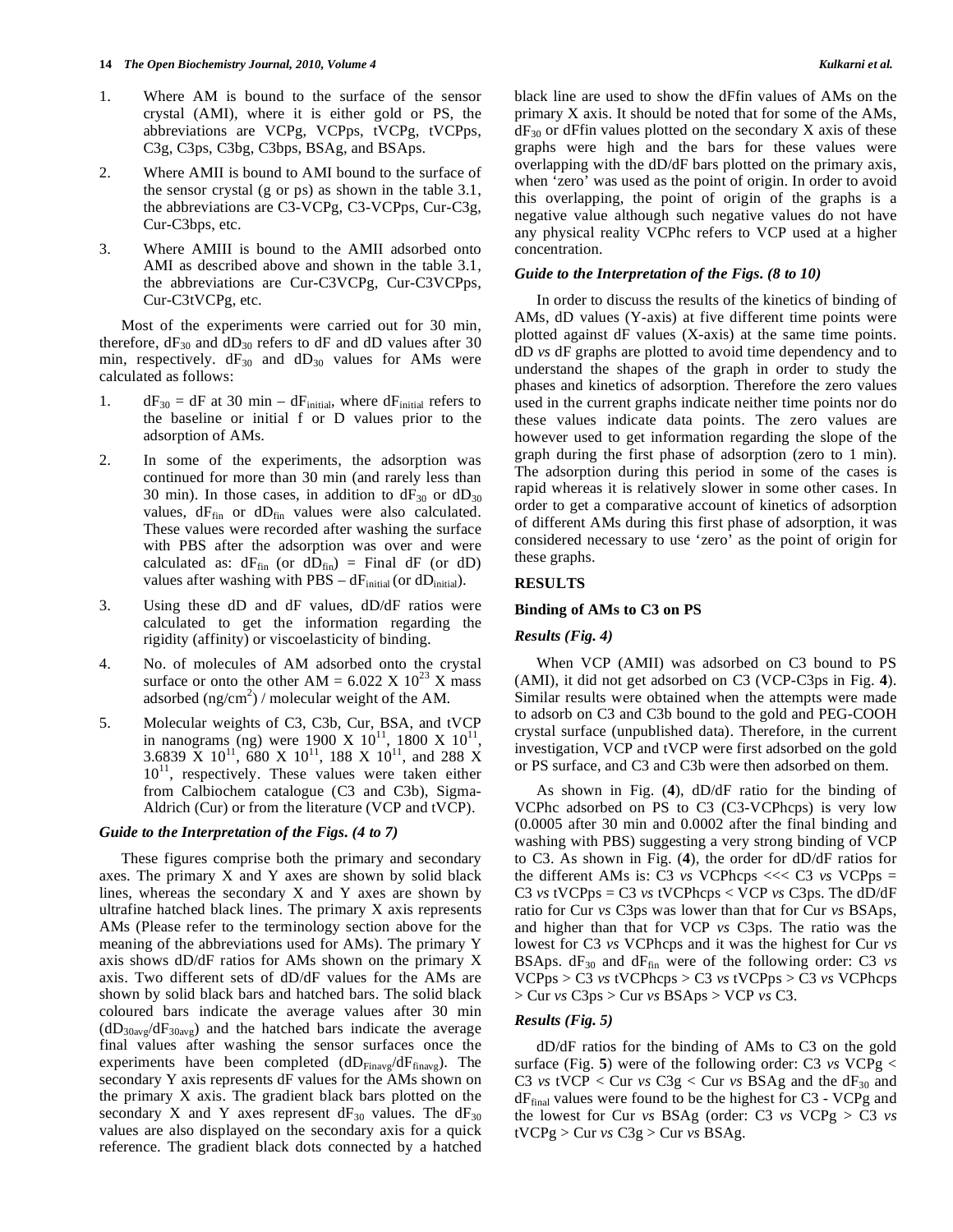

Fig. (4). dD/dF ratios (the primary X and Y axis) and dF values (the secondary Y axis [right] and the secondary X axis shown [top] by ultrafine dotted lines) for binding of VCP, tVCP, Cur, and C3 on PS. dD/dF ratios at 30 min interval are shown by solid black bars whereas final dD/dF ratios are shown by hatched bars. The dF<sub>30</sub> values are shown by a gradient black bar whereas the dF<sub>fin</sub> values are shown by a black hatched line with gradient black dots ( $\text{min}$ ). The dF and dD values shown indicate the average values obtained from the two experiments unless specified in the Table **1**.



**Fig.** (5). dD/dF ratios (the primary X [bottom] and Y axis [black; left]) and dF values (the secondary Y axis [right] and X axis [Top] are shown by ultrafine dotted lines at the top) for the binding of VCP, tVCP, Cur and C3 on the gold surface are as shown in this figure. dD/dF ratios at 30 min interval are shown by solid black bars whereas final dD/dF ratios are shown by hatched bars. The dF $_{30}$  values are shown by a gradient black bar whereas the final dF values are shown by the black line with gradient black dots  $(\mathbb{H}\mathbb{F}_{\mathbb{H}})$ . The dD/dF ratios and dF values indicate average of the values obtained from two experiments unless specified in the Table **1**.

# **Binding of AMs to C3b on PS**

# *Results (Fig. 6)*

 The dD/dF values for the binding of AMs to C3b were found to be of the following order: C3b *vs* tVCP < C3b *vs* VCP < Cur *vs* C3bps < Cur *vs* BSAps. For the dF values, the order was C3b *vs* VCPps > Cur *vs* BSAps > Cur *vs* C3bps.

# **Binding of AMs to C3b on Gold Surface**

## *Results (Fig. 7)*

 The order of dD/dF values (Fig. **7**) for the binding to C3b on the gold surface is VCP *vs* C3bg < tVCP *vs* C3b < Cur *vs* C3bg < Cur *vs* BSAg. As far as the dF value is concerned, Cur *vs* BSA > VCP *vs* C3b > VCP *vs* Cur > tVCP *vs* C3b.

# **Adsorption Kinetics for the Interaction of VCP and tVCP with C3 and C3b**

# *Results (Figs. 8 and 9)*

 As shown in Fig. (**8**), in almost all the experiments to study the interaction of C3 with that of VCP and tVCP on the gold and PS surfaces**,** VCP and tVCP were adsorbed on these surfaces. The dD *vs* dF graphs for most of the AMs were linear during the initial stages of adsorption which constitute phase I of the adsorption. For almost all the AMs, the phase I was followed by the second phase where dD values changed only slightly with dF. The adsorption of C3 on VCPhcps however was a single phase phenomenon as shown by a linear graph. For VPhcps, throughout the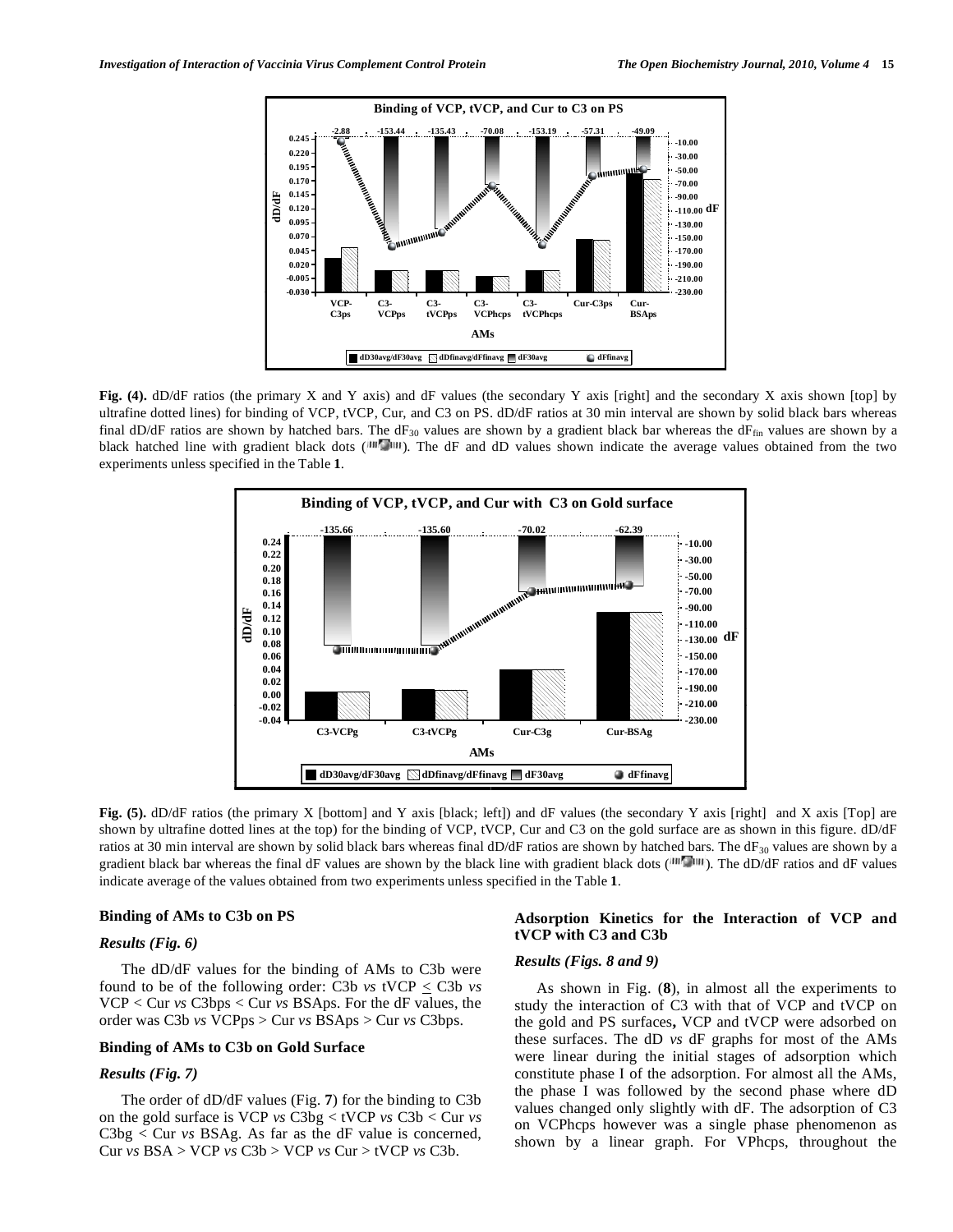

**Fig. (6).** dD/dF ratios (the primary X and Y axis) and dF values (the secondary Y axis [right] and and secondary X axis [Top] shown by ultrafine dotted lines) for binding of VCP, tVCP, Cur and C3b on PS are as shown in this figure. dD/dF ratios at 30 min interval are shown by solid black bars whereas final dD/dF ratios are shown by hatched bars. The dF<sub>30</sub> values are shown by gradient black bars whereas the final dF values are shown by a black hatched line bearing gradient black dots ( $\text{III}$ ). The dD/dF ratios and dF values indicate average of the values obtained from the two experiments unless specified in the Table **1**.



Fig. (7). dD/dF ratios (Primary X [bottom] and Y axis [black, left]) and dF values (secondary Y axis [ultrafine dotted; right] and the secondary X [ultrafine dotted; top]) for binding of VCP, tVCP, Cur and C3b on gold surface are as shown in this figure. dD/dF ratios at 30 min interval are shown by solid black bars whereas final  $dD/dF$  ratios are shown by hatched bars. The  $dF_{30}$  values are shown by gradient black bars whereas the final dF values are shown by a black hatched line with gradient black dots (IIIT IIII). dD/dF ratios and dF values indicate an average of the values obtained from two experiments unless specified in the Table **1**.

adsorption, the dD values were close to zero and the dF values dropped up to -72 Hz in 30 min.

 In most of the experiments carried out for the investigation of the interactions of VCP and tVCP with C3b (Fig. **9**), adsorption was a linear phenomenon as dD values show a steady rise per unit decline in dF values. The final dF30 values for the adsorption of C3b are between -25 Hz to - 40 Hz for all the adsorptions with an exception of C3b-VCPps (above -60 Hz). Also, for the adsorption of C3b on VCP, there is a steady increase in dD values with the decrease in dF values till -40 Hz, however the rate of change of dD values per unit change in *f* dropped to a certain extent resulting in the second phase of adsorption. The decline during this second phase of C3b-VCPps adsorption was not as sharp as the decline during C3-VCPps adsorption. The graphic evidence shows that for most of the C3b adsorptions, the dD values per unit dF values are higher than that for the adsorption of C3.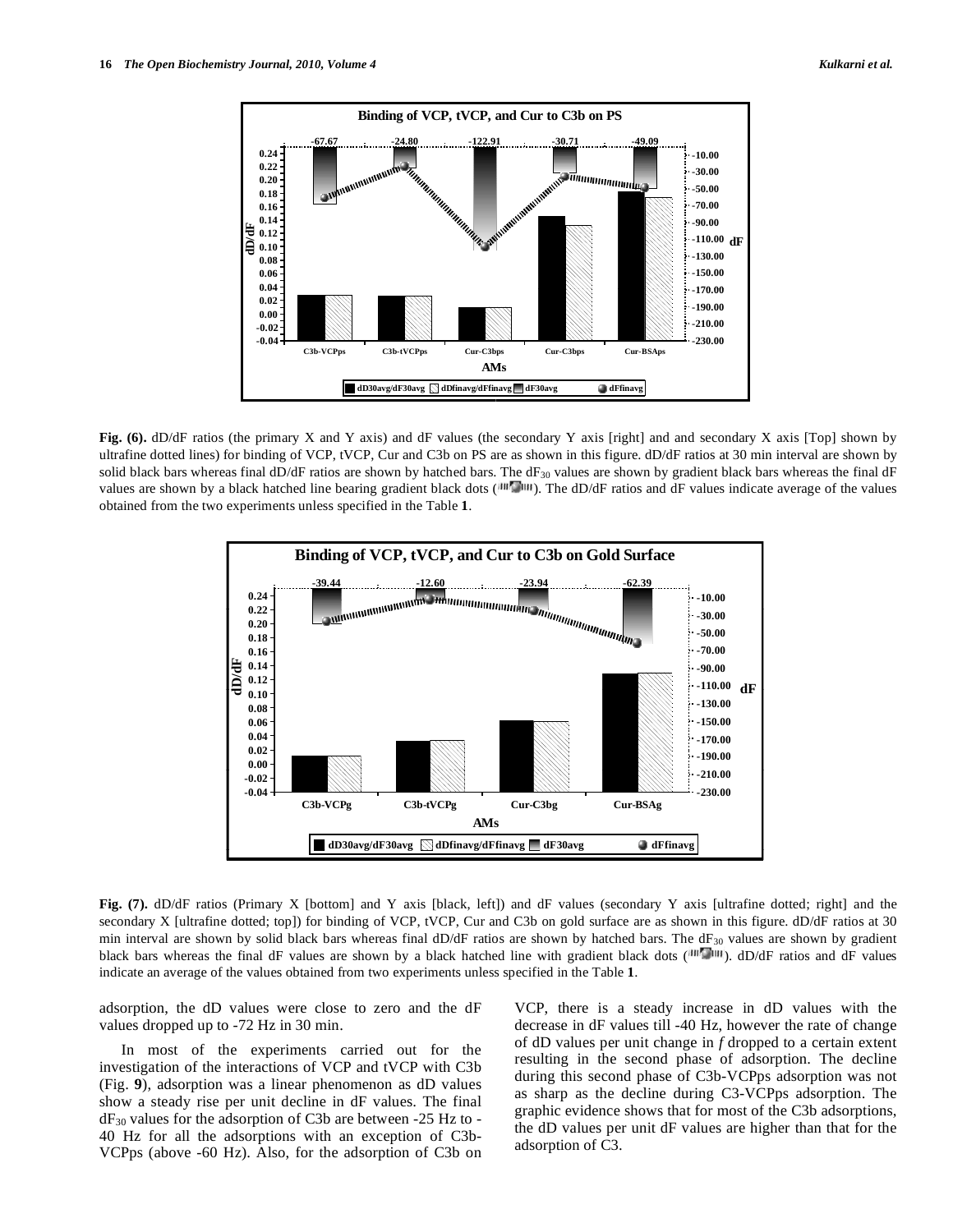

**Fig. (8).** dF values for the interaction of VCP and tVCP adsorbed either on the gold or ps surfaces with C3 ( X-axis) were plotted against dD values (Y-axis). The data label for each series indicates AMs (Series: C3-VCPhcps, C3-tVCPhcps, C3-tVCPps, and C3-VCPg indicate adsroption of C3 on VCPhcps, tVCPhcps,tVCPps, and VCPg, respectively. "hc" prior to ps in the case of VCP denote VCP at high concentration).



**Fig. (9).** dF values for the interaction of VCP and tVCP adsorbed either on the gold or ps surfaces with C3b ( X-axis) were plotted against dD values (Y-axis). The data label for each series indicates AMs (Series: C3b-VCPps, C3b-VCP, C3b-tVCPps, and C3b-tVCPg indicate adsorption of C3b on VCPps, VCPg, tVCPps, and tVCPg.

## **Adsorption Kinetics for the Interaction of Cur with C3 and C3b**

## *Results (Figs. 10A, 10B, and 10C)*

 As shown in Fig. (**10A**), the adsorption of Cur on C3, C3b and BSA was either a single phase or two phase phenomenon. For Cur-C3g, Cur-C3bg, Cur-C3ps, Cur-C3bps, Cur-BSAg, Cur-C3tVCPg, and Cur-C3tVCPhcps, the second phase started at -60 Hz, -20 Hz, -50 Hz, -15 Hz, -70 Hz, -90 Hz, and -30 Hz, respectively.

 Cur-C3VCPhcs, Cur-C3tVCPg (Fig. **10B**), and Cur-C3btVCPg (Fig. **10C**) also showed similar two phase adsorption, the second phase starting at -40 Hz  $(dD = Approx 9)$ , -28 Hz  $(dD = Approx 5.7)$ , and -40 Hz  $(dD)$ = Approx 6), respectively. For Cur-C3VCPg (Fig. **10B**), during the first phase of adsorption, there was a rise in dD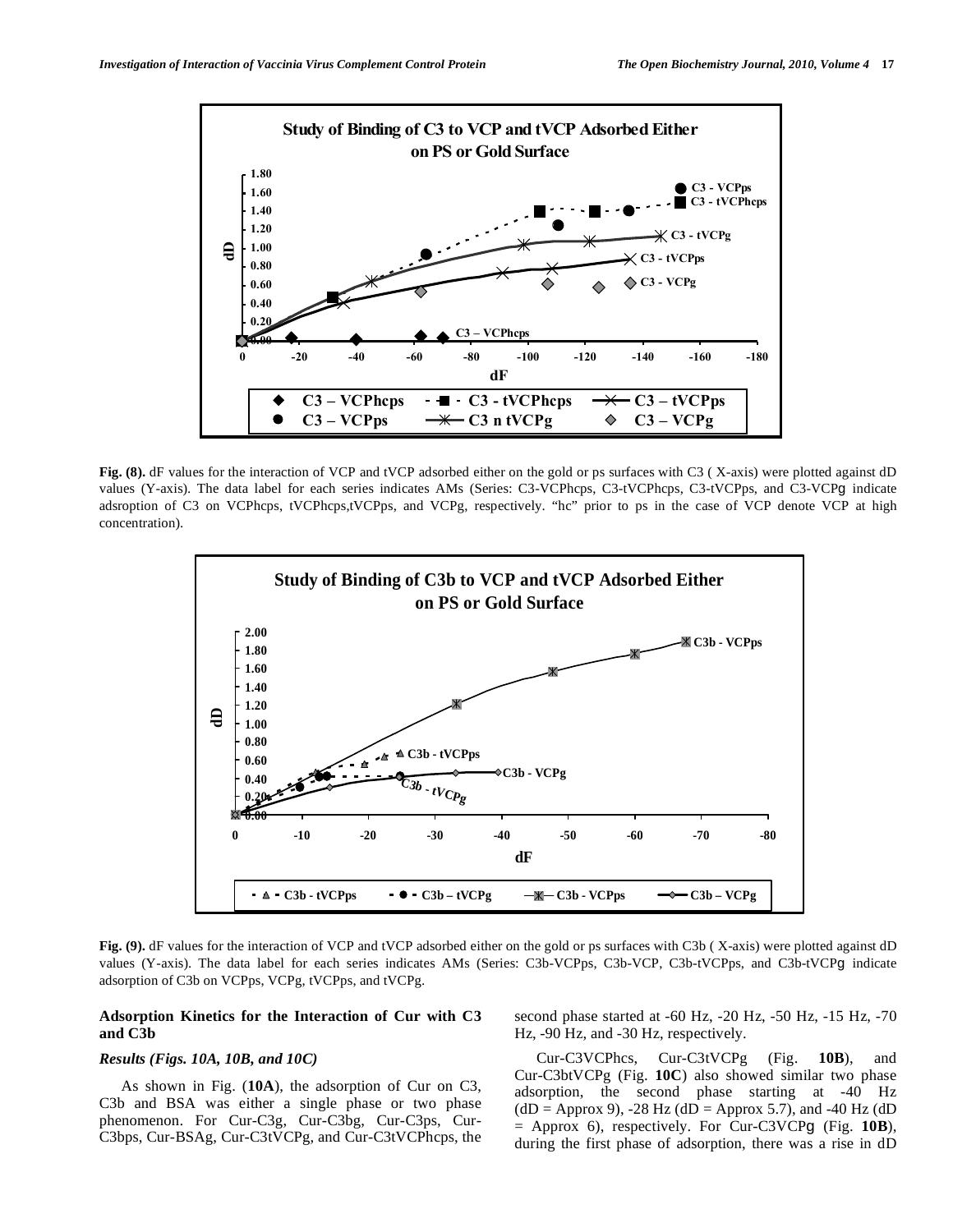

**Fig. (10). A**. dF values (X-axis) at five different data points for the adsorption of Cur on C3, C3b and BSA adsorbed on gold and PS are plotted against dD values (Y-axis). The data labels are used to show AMs. The suffix g or PS in the subscript of an AM indicates that the AM is adsorbed onto either gold or PS surface).

**B**. dF values (X-axis) at five different data points for the adsorption of Cur on C3 adsorbed on VCP and tVCP bound to the gold and PS surfaces are plotted against dD values (Y-axis). The data labels are used to show AMs. The suffix g or PS in the subscript of an AM indicates that the AM is adsorbed either on gold or PS surface).

**C**. dF values (X-axis) at five different data points for the adsorption of Cur C3b adsorbed on VCP and tVCP bound to the gold and PS are plotted against dD values (Y-axis). The data labels are used to show AMs. The suffix g or PS in the subscript of an AM indicates that the AM is adsorbed onto either gold or PS surface).

values until the start of the second phase which started at about -28 Hz. After this, there was a decrease in dD values. The final dD values (about 4.87) were higher than that of Cur-C3g (about 2.82; Fig. **10A**), but much lower than that of Cur-C3tVCPg (11.67; Fig. **10B**). For Cur-C3tVCPps (Fig.

**10B**), the graph is linear showing only one phase of adsorption with a high dD value (10.5). For Cur-C3bVCPps (Fig. **10C**), the adsorption is almost linear. The final dD values (3.95) were close to Cur-C3b (3.94) but a drop in dF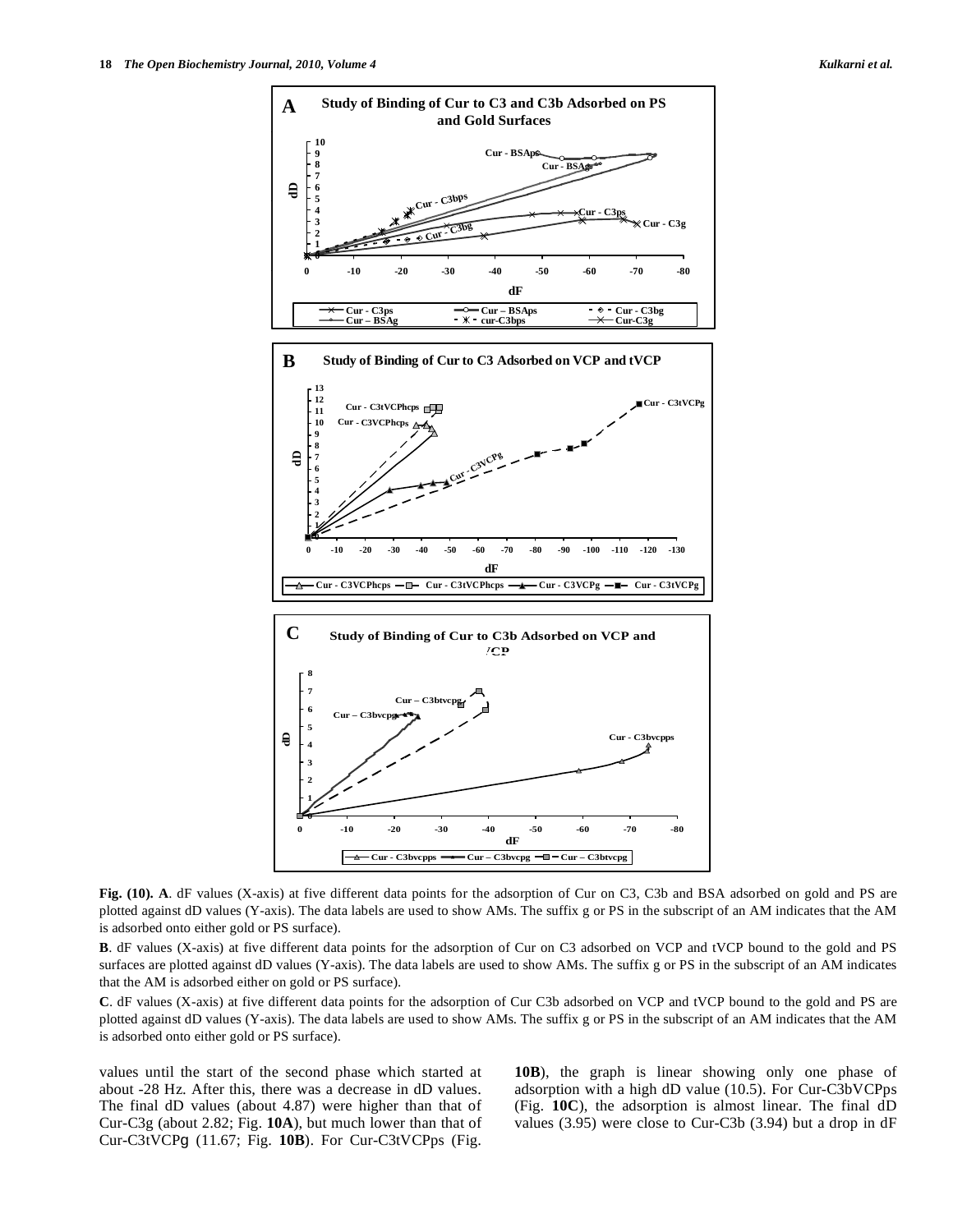values (-73.89) was much higher than that of Cur-C3b (-21.91).

# **DISCUSSION**

 QCM studies correlate dF values with that of the mass of a moiety adsorbed based on the Sauerbrey relation as discussed in the principle of QCM. The adsorption of a protein layer on the crystal surfaces may violate the Sauerbrey relationship [15, 28, 29]. The mass adsorbed cannot be estimated using the dF values in those cases [15, 30]. However, the frequency shift can reliably be interpreted using another factor called dissipation or D factor [15, 25]. Therefore in QCM-D, in addition to dF values, the most important factor that can be studied is the factor D which provides information regarding the rigidity of protein binding. dD/dF ratios have been used previously to investigate the rigidity of protein binding [15, 26, 27]. These ratios were also defined as K values ( $K = dD/dF$ ) by Ayela C. *et al*. [17]. All these studies show inverse correlation between the ratio and rigidity of the binding, i.e, the lower the ratio for the P-P or P-S binding, the stronger is the binding. The dD/dF ratios for the adsorption of VCP on C3ps in the current investigation were found to be very low; consequently a very strong binding of VCP with that of C3ps is indicated. Using SPR, it is established that VCP inhibits the complement system through its ability to bind to C3b [5]. The current findings have added a new dimension to the mode of action of VCP. VCP and tVCP were used at two concentrations in the current study. At lower concentration (2 nm), the amount of VCP adsorbed on C3 was about 670 ng/cm<sup>2</sup> with  $dD_{fin}/dF_{fin}$  ratio corresponding to about 0.0099, whereas the amount of C3 adsorbed on tVCP was about 587.46 ng/cm<sup>2</sup> with dD/dF ratio of 0.0110 suggesting that VCP binds more strongly to C3 than that of tVCP. When the concentration of VCP was increased by 1.25 times (VCPhc), the amount of VCPhc adsorbed on PS was significantly higher than that of VCP at a low concentration (not shown here). Also, VCPhcps shows adsorption kinetics and the pattern of adsorption different from that of VCPps (not shown), suggesting that both the adsorption kinetics and pattern of adsorption are concentration dependent for VCP. This might be due the ability of VCP to form a dimer as shown by the others [31].

 When the binding of VCP and tVCP to C3 was compared on the PS surface, dD/dF values for C3-VCPps were less by as much as twice then that for tVCP. However, the amount of C3 adsorbed on them were found to be the nearly the same (Fig. **4**).

 The dD/dF ratios for the adsorption of Cur on C3 were greater than that for the adsorption of C3 on VCP and tVCP, but about 2.8 times smaller than that of Cur-BSAps (Fig. **4**). Similar results were observed on the gold surface (Fig. **5**).  $dD_{30}/dF_{30}$  ratio for Cur-C3g binding was three times less than that of Cur-BSAg. Cur showed greater affinity for C3g than that of C3ps. However, a greater amount of Cur was adsorbed on C3g than that of C3ps. Also, on both the gold and PS surfaces, the amount of Cur adsorbed on C3 was more than that on BSA. Previous studies have shown that BSA binds to Cur [20, 21], and therefore BSA was included as a positive control in the current study. The dD/dF ratios were more for Cur-BSA that that of Cur-C3, and the amount

of Cur adsorbed onto C3 was also more than that onto BSA. Therefore, from the outcome of the current investigation, it is concluded that Cur shows stronger binding affinity for C3 than for BSA.

 The dD/dF ratios for VCPps-C3b and tVCPps-C3b did not differ significantly from each other (Fig. **6**). This suggested that both VCPps and tVCPps have an equal affinity for C3b at the concentration used in the study. Previous studies using SPR revealed that tVCP does not bind to C3b [4]. This could be attributed to the difference in the concentration used, and variation in their methodology. They used amine coupling, as opposed to the adsorption onto PS. The dD/dF ratios for C3b-VCPps and C3b-tVCPps were significantly higher than that of C3-VCPps and C3-tVCPps (Fig. **6**). This suggested that both VCP and tVCP show greater affinity for C3 than that for C3b on PS. On the gold surface, the amount of C3 adsorbed onto VCPg is three times more than that for tVCPg (Fig. **5**).

 The dD/dF ratio for C3b-VCPg was found to be approximately 2.8 times less than that of C3b-tVCPg, and the amount adsorbed in  $ng / cm<sup>2</sup>$  was found to be about three times more for C3b-VCPg than that for C3b-tVCPg. These results suggested that VCP binds to C3b to a greater extent than that of tVCP. These results, as opposed to the study on PS, compare with the findings by Smith *et al*. [4] where they have shown binding of VCP to C3b using SPR. The dD/dF ratios for the adsorption of C3b onto VCP and tVCP bound to the gold and PS surfaces were found to be more than that for C3 on both the surfaces. This suggests that both VCP and tVCP bind to C3 more strongly than that of C3b. VCP binds to C3 and C3b to a greater extent than that of tVCP.

 When Cur was tested for its ability to bind to C3bps, dD/dF ratios for Cur-C3bps was found to be less than that for Cur-BSAps, which suggested stronger binding of Cur to C3bps. However, dF values as well as the amount of Cur adsorbed onto C3bps was less than that of BSAps (Fig. **6**). The results were similar for the adsorption of Cur on C3bg and BSAg, where the dD/dF ratio was found to be less for Cur-C3bg and the amount in  $\frac{mg}{cm^2}$  of Cur adsorbed on C3bg was less than that on BSAg (Fig. **7**). The results indicate that Cur binds to C3b with more affinity, but the binding is weaker than that of Cur-C3. These findings suggest that inhibition of the CP and AP shown by Cur using the haemolysis assay and the Quidel kit [5] could therefore be attributed to the ability of Cur to bind to both C3 and C3b, but it binds to C3 with greater affinity than to C3b.

 In previous studies [26, 27], dD and dF values at different time points were plotted on a X-Y scatter plot to give information regarding the binding kinetics of AMs. These X-Y scatter plots gave information regarding the phases of adsorption, which in turn provides insight into the nature of adsorption, molecular arrangement or change in conformation during adsorption which might have an impact on the adsorption of the second AM. Therefore, in the current investigation, dD *vs* dF graphs were plotted to get information regarding binding kinetics of the AMs.

 The adsorption kinetics for the interaction of VCP and tVCP with that of C3 and C3b adsorbed onto the gold and PS surfaces is shown in Figs. (**8** and **9**), respectively. As shown in Fig. (**9**), C3 adsorbs in two phases, with the exception of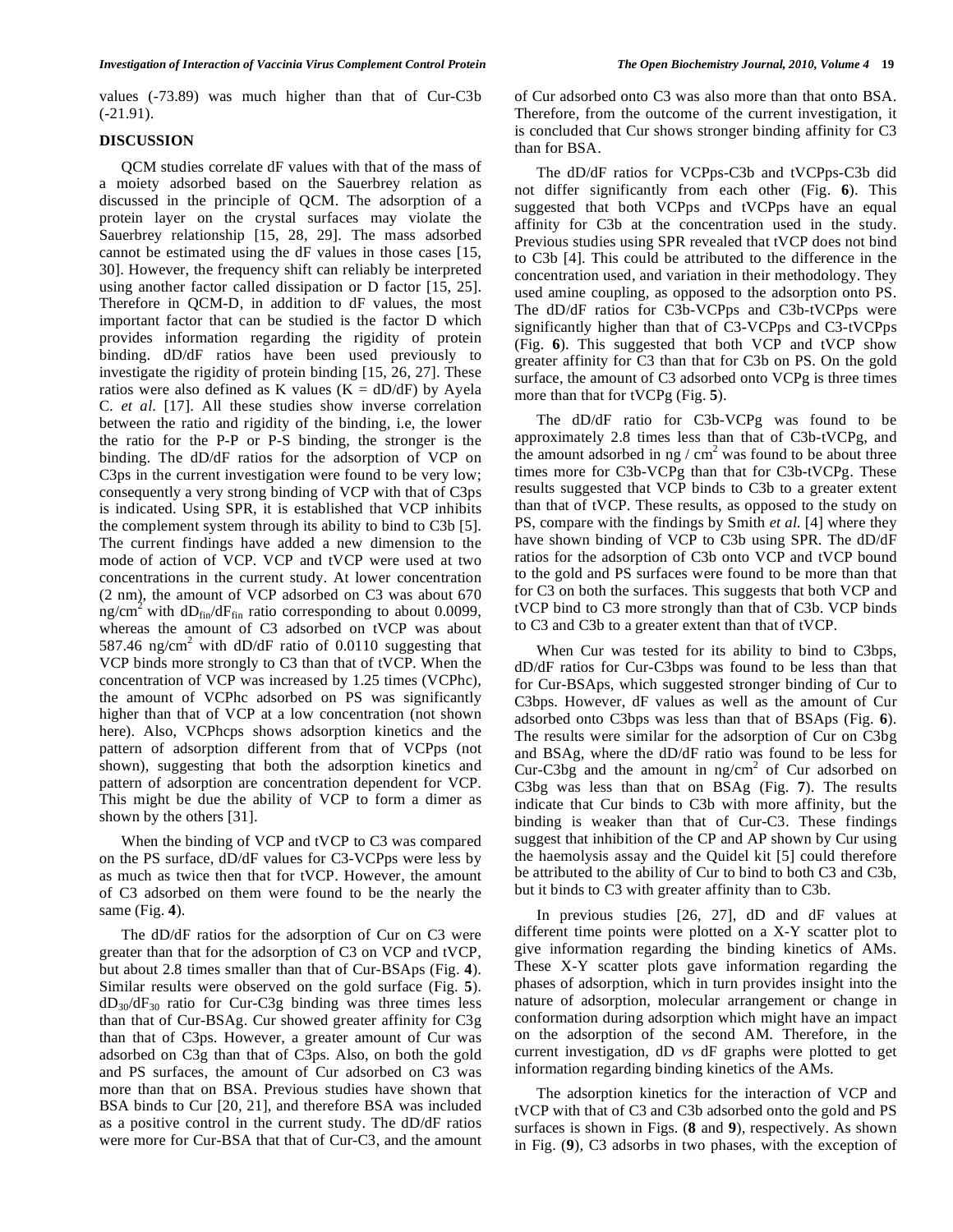C3-VCPhcps. In all the cases for the adsorption of C3 on VCP and tVCP on both the PS and gold surfaces, the dF values for the last data points are more than -140 Hz (except for VCPhcps; Fig. **8**), and that for the adsorption of C3b on tVCP and VCP, on PS and gold surfaces, being less than -40 Hz, except for C3b-VCPps (Fig. **9**). The adsorption kinetics also suggests that dD values per unit change in dF values are quite high for the adsorption of C3b on both VCP and tVCP (Fig. **9**).

 The adsorption kinetics for the adsorption of C3 and C3b on VCP and tVCP suggest that both VCP and tVCP have better affinity for C3 than that of C3b (Figs. **8** and **9**). C3b shows better adsorption kinetics for VCP than that of tVCP. The lack of module one in tVCP as well as structural difference between C3 and C3b may be attributed to the differences in the adsorption kinetics of these AMs.

 The adsorption kinetics for the adsorption of Cur on C3 and C3b adsorbed onto PS and gold surfaces, is shown in Fig. (**10A**). As shown in the results section as well as Fig. (**10A**), the dD values per unit change in dF values are higher for Cur-C3 and Cur-C3b adsorption than that for VCP and tVCP (Figs. **8** and **9**).

 When Cur was adsorbed onto C3 (Fig. **10B**) and C3b (Fig. **10C**) bound to VCP or tVCP, there was a sharp increase in dD values, and the values were on the higher side for Cur-C3tVCPps/g (or Cur-C3btVCPps/g) than that of Cur-C3VCPps/g (or Cur-C3bVCPps/g). For Cur-C3bVCPps the final dD values were the same as that of Cur-C3bps with a greater decline in dF values. Similarly, the adsorption kinetics pattern and the final dD values for Cur-C3VCPg were quite close to Cur-C3g. This could be attributed either to an enhanced binding ability of Cur to C3 and C3b bound to VCP, or both VCP and Cur share different binding sites on C3 and C3b which might have resulted in similar dD values in the respective cases. In the case of adsorption of Cur on C3 and C3b bound to tVCP, there was a sharp rise in dD values suggesting a very loose binding of Cur. This could be due to sharing of common binding sites by tVCP and Cur.

 The mass of AMs adsorbed onto the other AM or onto the gold or PS surface in the QCM-D, could be used to estimate the number of molecules of the binding moieties interacting with each other. In the current investigation, using the Avogadro's formula, the number of molecules interacting with each other is not reported as these estimated values are not accurate as the exact mass of water trapped within the AMs used in the study is unknown. Generally about 30 % of water is trapped within the proteins [26, 32]. Consequently, this 30 % value was deducted from the final mass of AMs adsorbed onto various surfaces and the other AMs obtained in the current studies. However, water trapped within Cur molecules as well as VCP, and tVCP is not known. Further research is required in this direction. QCM-D could be coupled with the other techniques such as ELM or OWLS to get information regarding the dry mass of the adsorbed compounds, and thereby the information regarding the water bound to protein or protein adlayer could be abtained [16].

 In the case of Cur, dD values were very high in some of the experiments which violate the Sauerbrey law, and therefore the exact amount of these compounds interacting with each other could not be determined.

 However, the dD/dF ratios and other information reported in this investigation certainly have implications in the development of complement based pharmacotherapeutic agents in the treatment of neuroinflammatory disorders. The binding of VCP and Cur to C3 and C3b found in the current investigation can be correlated with the complement inhibition by them shown previously [1]. VCP was found to be thousand times better than that of Cur in inhibiting the complement mediated haemolysis, and this could be attributed to a better ability of VCP to bind both to C3 and C3b than that of Cur as observed in the current investigation. tVCP, which inhibited the CP to a lesser extent could be attributed to the fact that although it adsorbs onto C3 and C3b, the binding is variable, and it does not bind to C3 and C3b as strongly as VCP.

 As discussed in the introduction, a polystyrene surface activates C3. VCP, tVCP as well as Cur were able to inhibit the same. These compounds inhibited C3 to a greater extent than that of C3b.

 In conclusion, in the current study, QCM-D was successfully employed to obtain information regarding the interaction of VCP, tVCP, and Cur with C3 and C3b. VCP showed greater binding affinity for both the C3 and C3b than Cur and tVCP. The binding of VCP and tVCP to C3 and C3b was orientation dependent. In addition, it was shown that Cur binds to both C3 and C3b. However, all these compounds show greater affinity for C3 than C3b. VCP is a thousand fold stronger inhibitor of complement than Cur, and is known to inhibit amyloid mediated complement activation [33]. Cur is a weak inhibitor of complement, but dissolves plaques [34]. The current investigation suggests that both VCP and Cur probably share different binding sites on C3 and C3b, and thus may not interfere with each others actions on the complement system. Due to their broad spectrum anti-inflammatory activities covering different aspects of inflammation, and possibility of sharing different binding sites by them as discussed above, further research is recommended in the direction of developing a combination therapy or "synergistic cocktail" by mixing Cur and VCP to prevent the complement mediated neurodegeneration in amyloidopathies. Just like curcumin, many other small sized complement regulatory molecules could be exploited to study the mode of complement inhibition by them using QCM-D technology. Polyhydroxy phenolic compounds, terpenes, esters, and the compounds of natural origin belonging to different chemical classes thoroughly reviewed in a recent article [1] could also be investigated for the complement regulatory activity by them. These compounds may inhibit various stages of activation of the complement system and could be used to develop combinatorial therapy to treat disorders of the brain where the complement system is activated. The same technology could also be used study the interaction of these molecules with other receptor molecules as well. The current investigation has shown that QCM-D could be applied to develop a better understanding of complement regulatory agents with therapeutic effectiveness.

## **ACKNOWLEDGEMENTS**

 We thank Dr. Abdul Ajees from the University of Alabama in the USA for providing us the complement